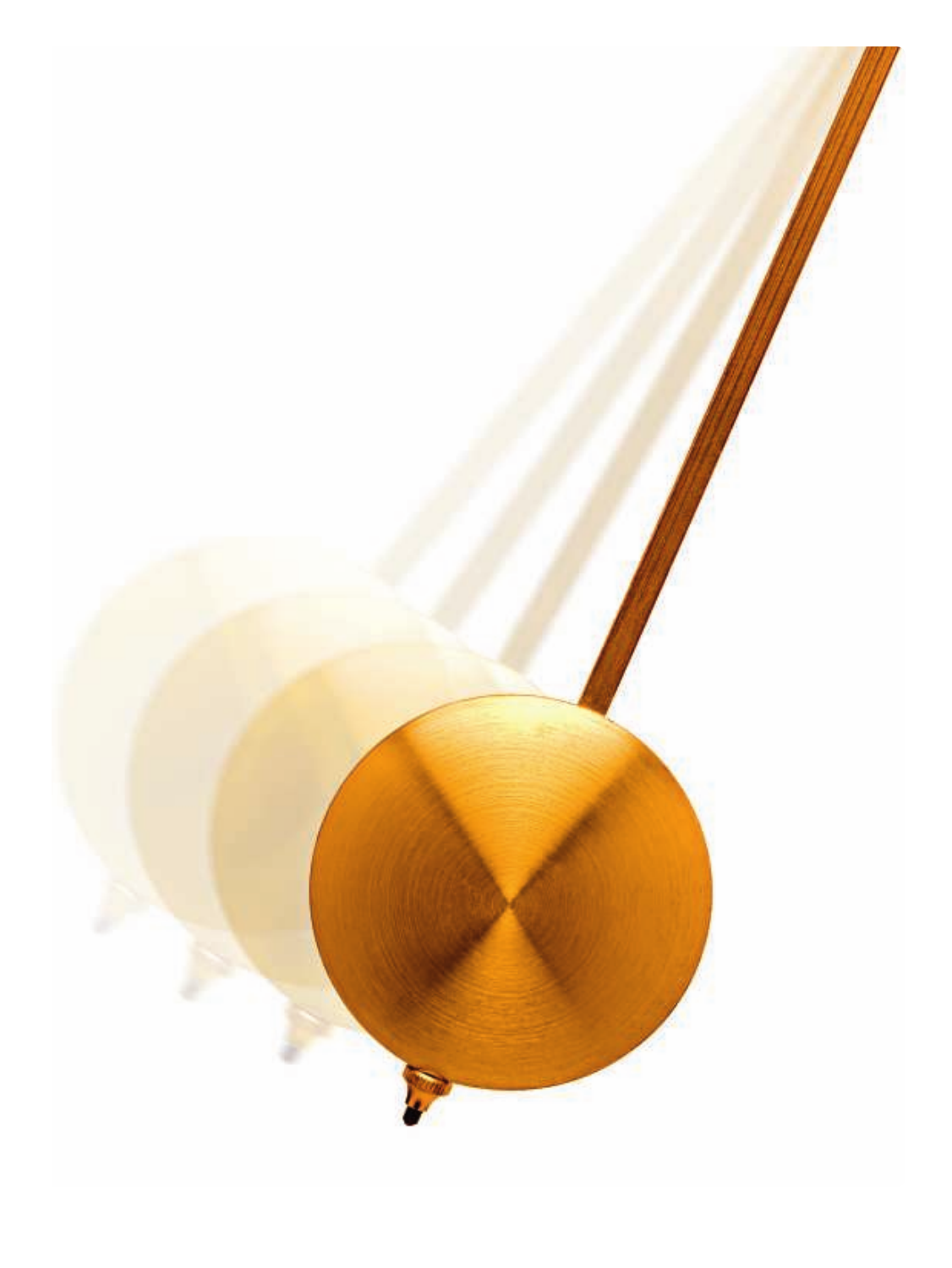## In Search of Lost Time

Given that its name is something of a tongue twister and sounds unusually extravagant, nonetheless, the Process Chart & Analysis Sheet is one of the most important basic tools for introducing and visualising standardised working processes and, in turn, the basic requirement for lean production.

**E** Reiner Schloz, **■** Nishiyama, Bernd Würsching

The men were concentrating on the task. After all, it was a matter of seconds. Their gaze wandered here and there: stopwatch, workplace, stopwatch. Nothing stood in the way of their search for lost time. No hand movement, no step, no glance, no judder of the machine. Record the time, make notes, with brief discussions in between. On the racecourse, striving to beat the record, it could scarcely be otherwise. Here, in the Production Department of the Japanese car component supplier—KSK the competitive conditions were equally harsh: the aim was to achieve a new "fastest lap time".

In conjunction with the Japan seminar held by Porsche Consulting, colleagues of the Benteler Group had a tough nut to crack in the KSK workshops. Armed with the necessary information and after spending an hour on site observing and taking measurements, the production experts from Germany had to put forward proposals for optimising a Chaku-Chaku line on which an aluminium gearbox component was being produced. The objective was to improve the working procedures to such an extent that, in future, the required quantities could be manufactured by two operators instead of three, as was currently the case.

This is a popular exercise among masters of Kaizen. As a matter of course, anyone who gets their teeth into the rules and procedures of a Chaku-Chaku line has to grapple with the basic principles of lean production and the opportunities for steady improvements in small stages. The aim is the standardisation and visualisation of working procedures. This is achieved by using the Process Chart & Analysis Sheet utility, which provides a graphic representation of the perfect lean interaction of man and machine—a typical characteristic of a Chaku-Chaku line.

A Chaku-Chaku line (Japanese for "loaded, loaded") makes it possible to control different production processes in parallel and to convert the waiting times of operators into shorter walking distances and quality inspections. While a component is in production, the various  $\rightarrow$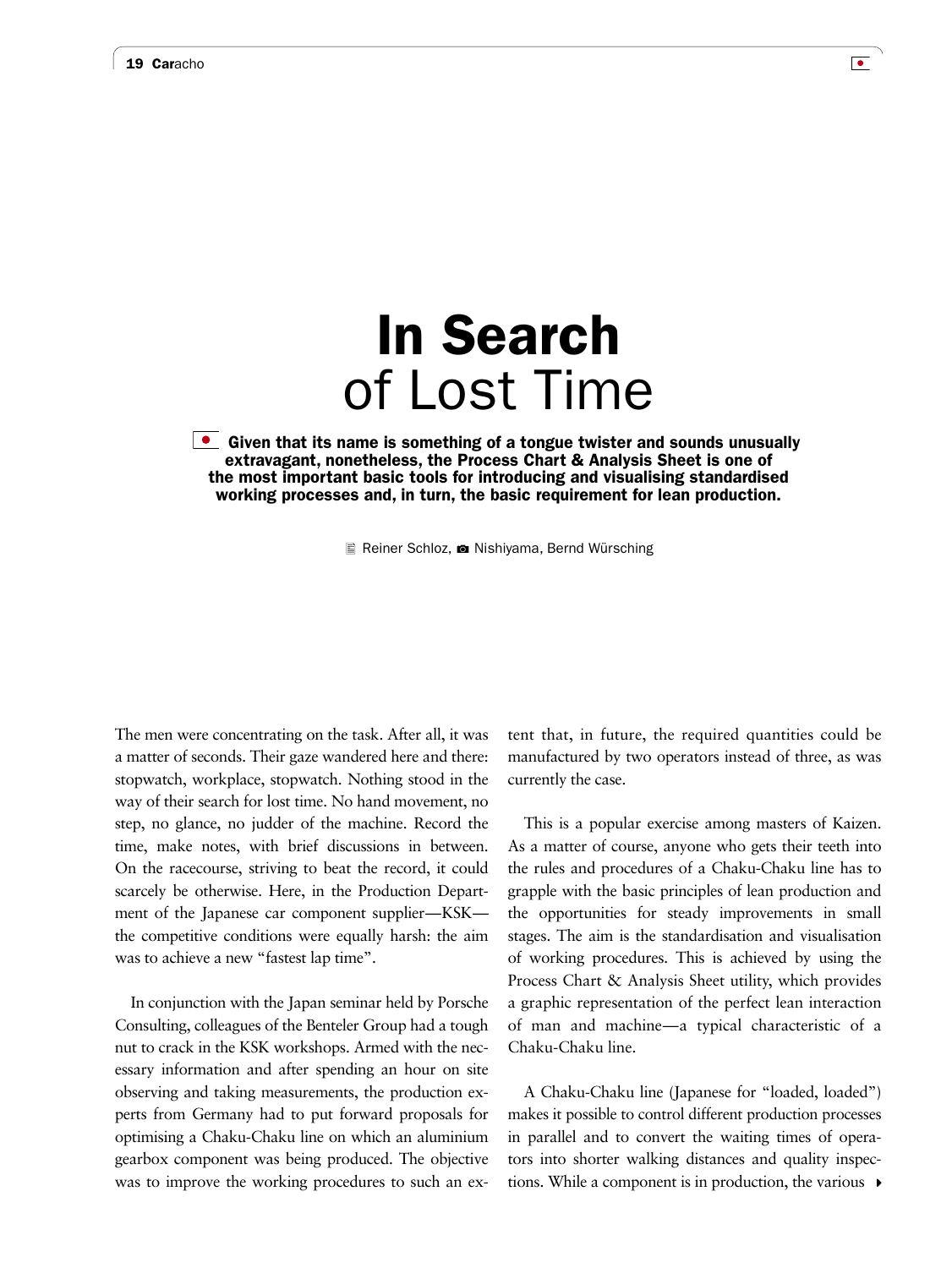Man and machine in one line: work expressed in time (right) and in stages of the process (right, folded out)

machines used for machining, finishing or quality assurance in the production cycle are loaded and unloaded. The operator is responsible for transport, quality control and process control. During the production cycle, the basic principle of the Chaku-Chaku line is that "the machine has to wait, not the operator". The Process Chart & Analysis Sheet defines the production standard. In this way, problems and deviations can be quickly identified by the operator as well as by the observer. On a typical production line, the individual processes (lathing, drilling, milling or washing) are arranged in a logical sequence. The course of the production line runs in an anticlockwise direction—ideal for a right-handed operator.

A Chaku-Chaku line is more suitable for machining than a conventional general-purpose machine.

More expensive technologies demand a heavy workload on machinery, they are less flexible for variations in production volume and they cost more to maintain. With the simple Chaku-Chaku line, the required quantities can also be achieved by deploying operators in a more flexible manner.

|                | <b>Process Chart &amp;</b>                                |                   |                   | Part Number          |                   |
|----------------|-----------------------------------------------------------|-------------------|-------------------|----------------------|-------------------|
|                | <b>Analysis Sheet</b>                                     |                   |                   | Part Name<br>Process |                   |
| $\mathbf 0$    | O : Regular operation                                     | 1 : Set-up change |                   | Date                 |                   |
|                |                                                           |                   |                   | Time; seconds        |                   |
| Step<br>$\#$   | Operation & order                                         | Hand-<br>ling     | Trans-<br>ferring | Wal-<br>king         | Total             |
| $\mathbf{1}$   | Pick-up a casted part                                     | 0,5               |                   | 2,0                  | 2,5               |
| $\overline{c}$ | Cutting & setting by NCL-35H<br>of inner & outer diameter | 4,5               | 38,0              | $\overline{2,0}$     | $\overline{9}$    |
| $\mathfrak{Z}$ | Intermediated washing,<br>deburring on chukking face      | 0,5               | 29,0              | 1,5                  | $\overline{11}$   |
| 4              | Cutting & setting by NCL-36H<br>of inner & outer diameter | $\overline{5,0}$  | 34,0              | $\overline{2,0}$     | $\overline{18}$   |
| 5              | Final washing by<br>ABU-16H and setting                   | $\overline{2,0}$  | 40,0              | 1,0                  | 21                |
| 6              | Leak-testing by LT-7H<br>and setting                      | 7,0               | 41,0              | 2,0                  | $\overline{30}$   |
| $\overline{7}$ | Waggle-checking<br>by TM-16H                              | $\overline{3,0}$  | 33,0              | 1,5                  | 34,5              |
| 8              | Visual appearance<br>checking                             | 14,0              |                   | 0,5                  | 49                |
| 9              | Put a completed part<br>into a container box              | 0,5               |                   | 1,0                  | 50,5              |
| 10             | <b>Total</b>                                              | 37,0              |                   | 13,5                 | $\overline{50,5}$ |
|                |                                                           |                   |                   |                      |                   |
|                |                                                           |                   |                   |                      |                   |
|                |                                                           |                   |                   |                      |                   |
|                |                                                           |                   |                   |                      |                   |
|                |                                                           |                   |                   |                      |                   |

 $\bullet$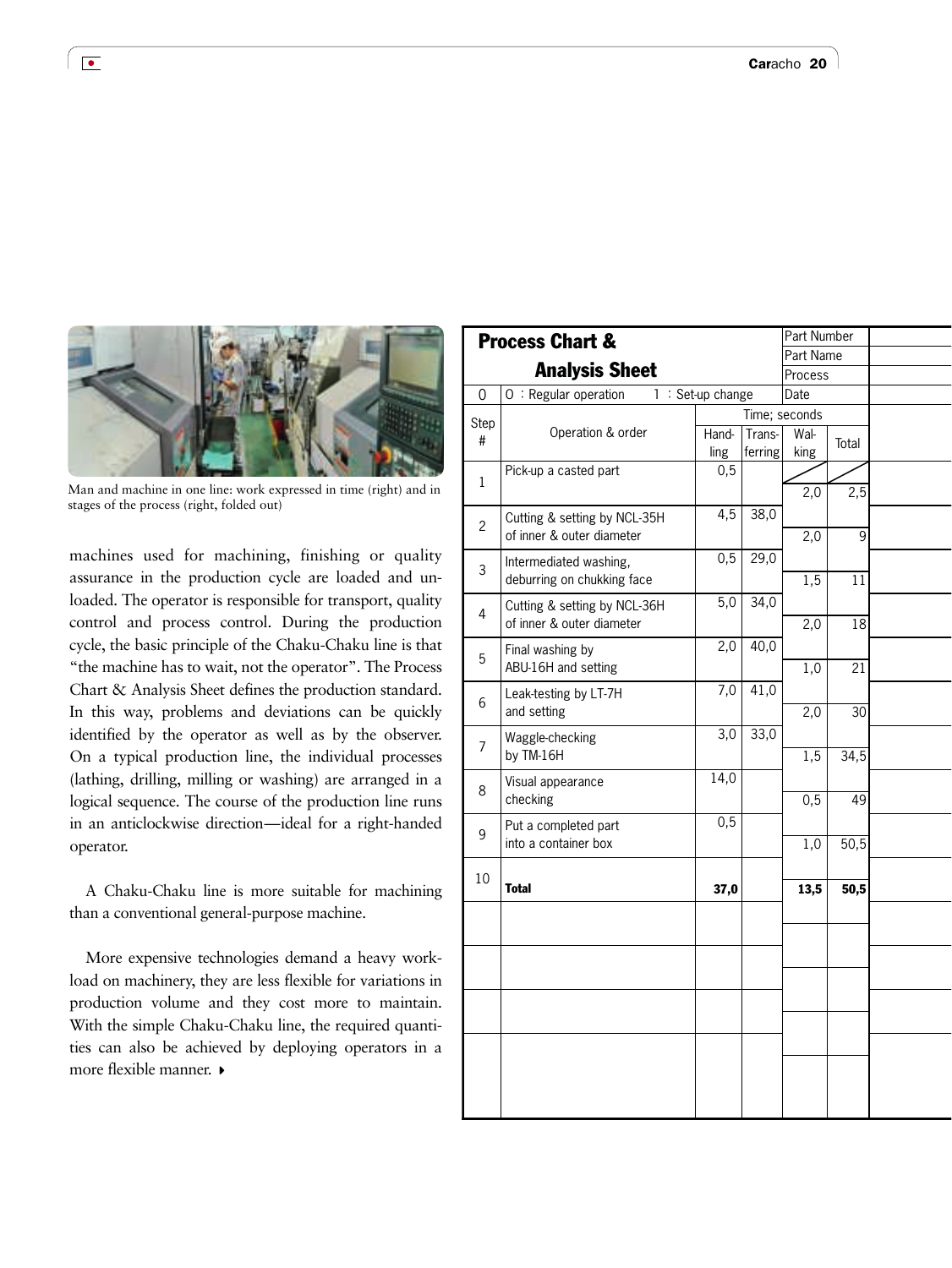

 $\overline{\bullet}$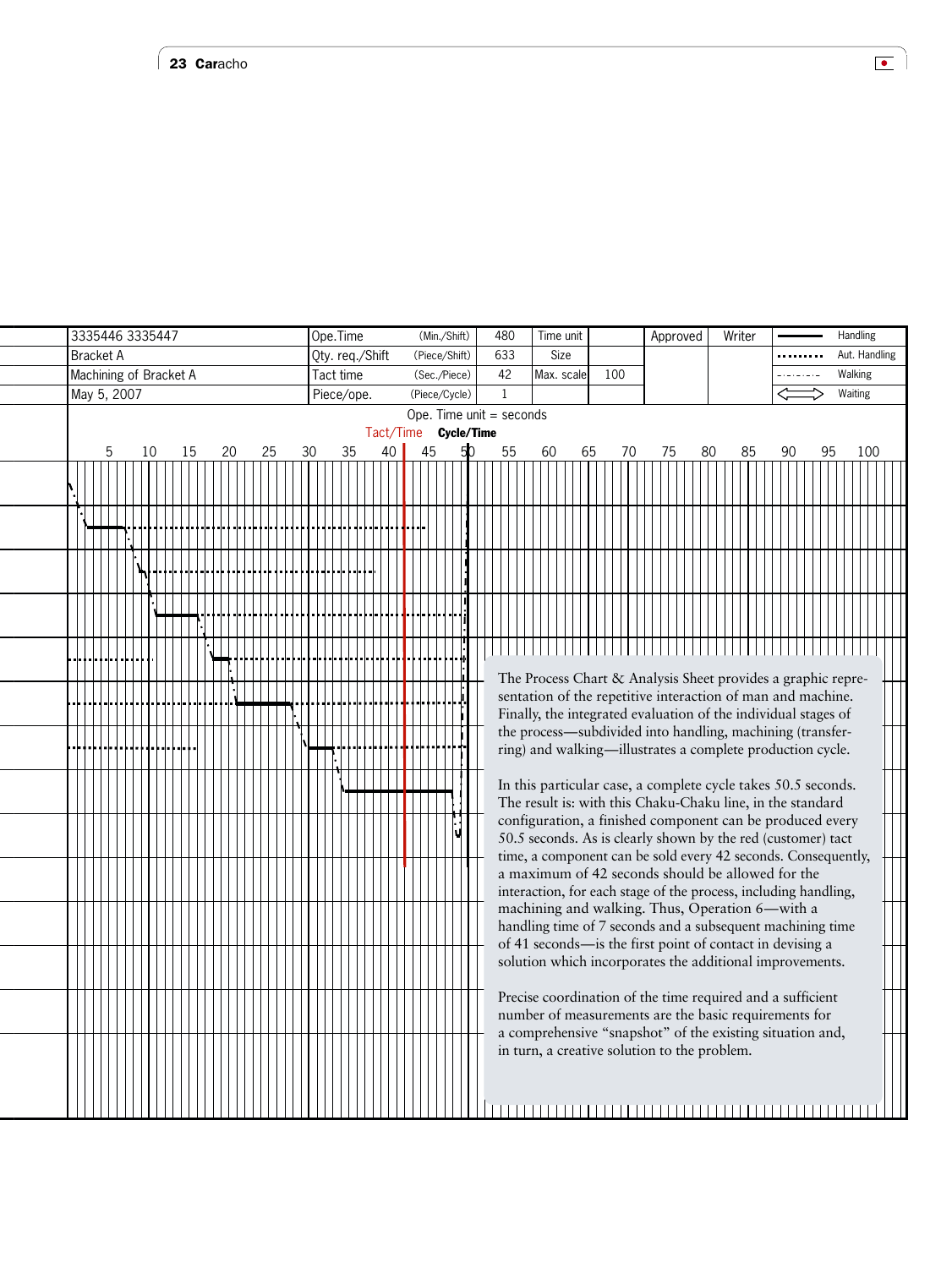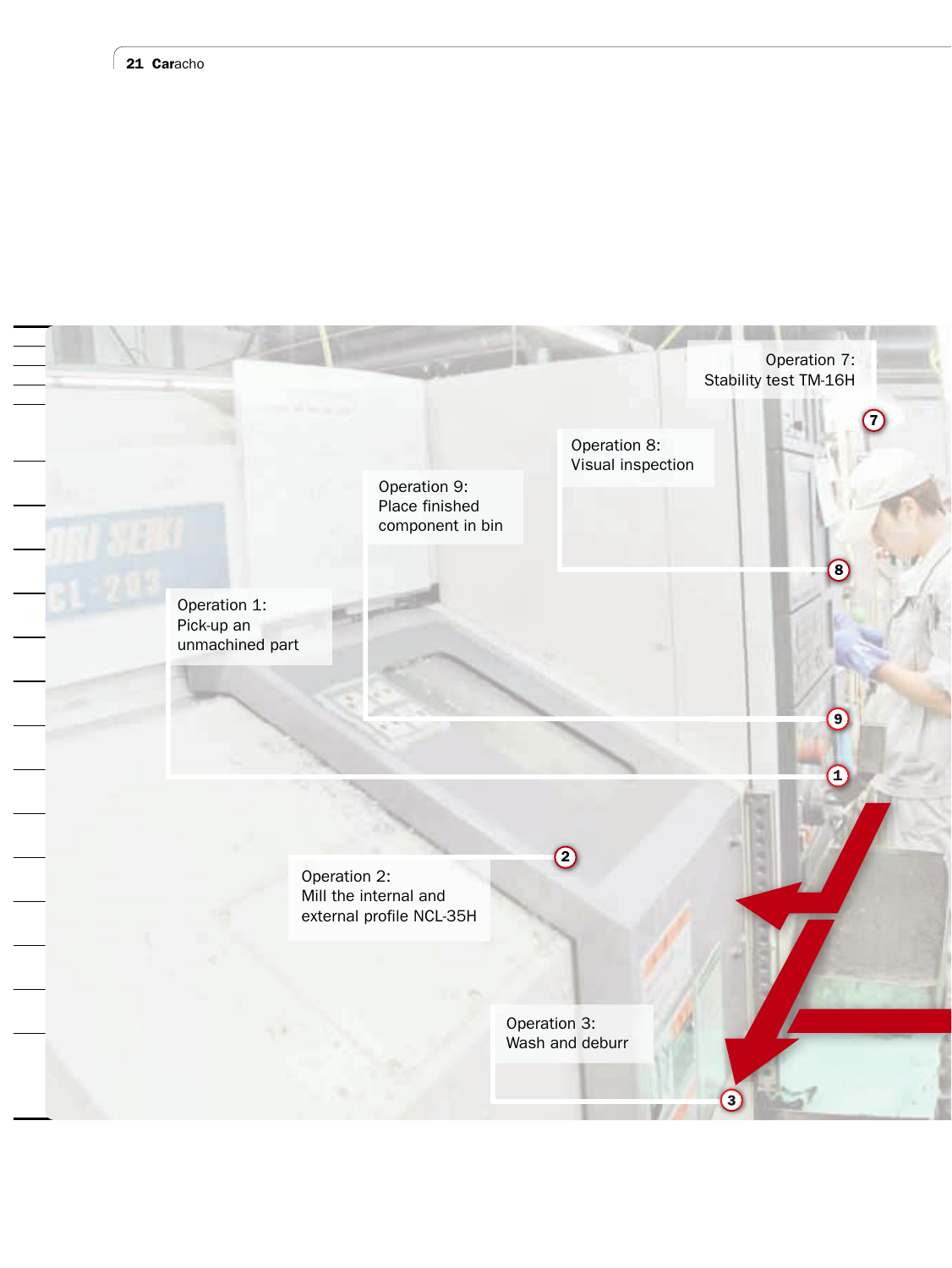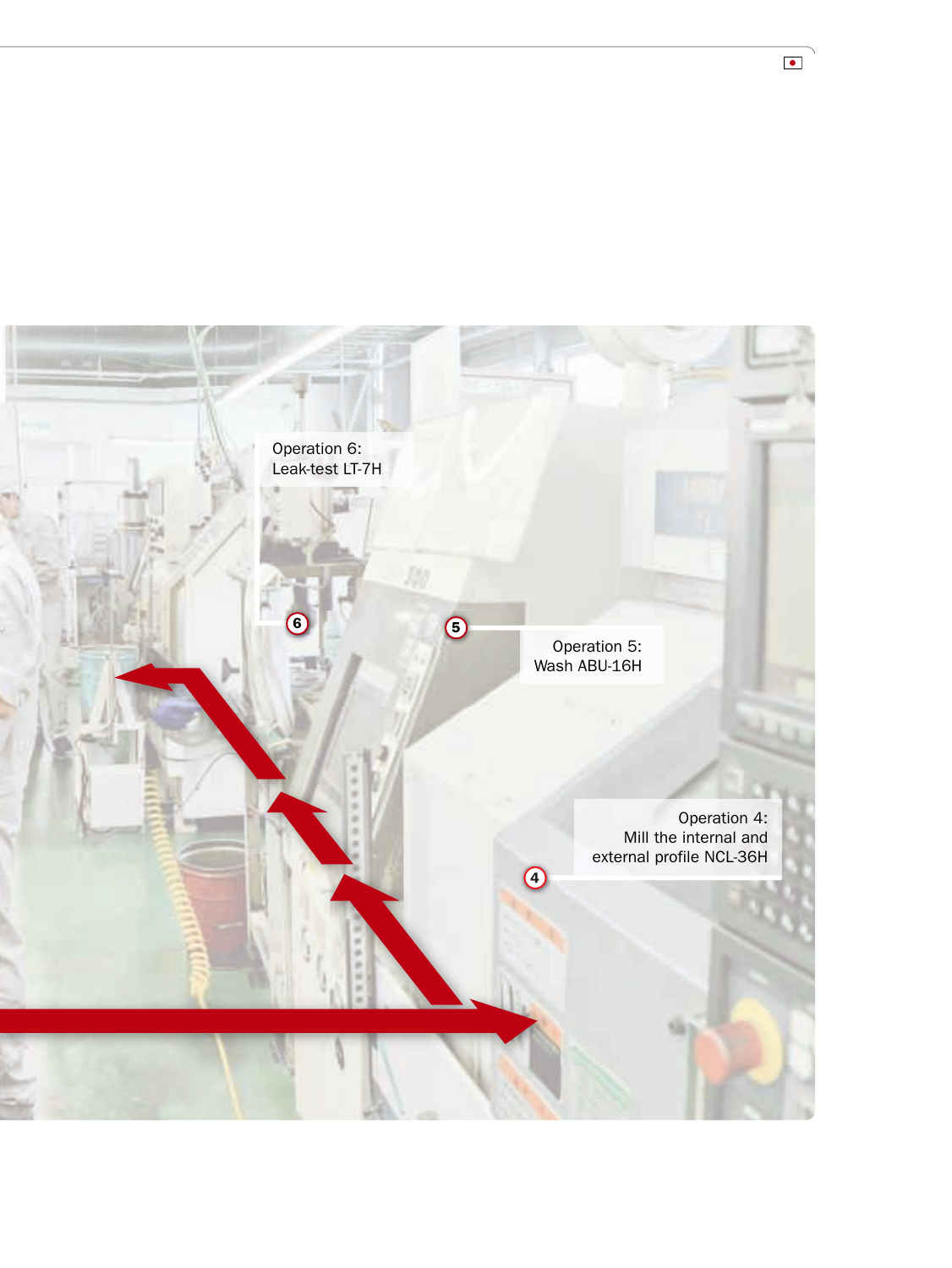

Seconds cycle: Using a stopwatch on the line

In order to be able to identify the existing situation, all the relevant data and facts are entered onto the Process Chart & Analysis Sheet. This starts with the architecture of the line. In the case of KSK, this signifies nine process stages. Three machines lathed and washed the component, the operator was responsible for quality control and loading and unloading the machine, pushing the Nagara Switch, walking distances and waiting times.

In the Process Chart & Analysis Sheet, all the stages are then itemised in the sequence of the production cycle. The visitors from Germany measured each process several times, using a stopwatch, and entered the times in the table. In this way, the production sequence can be visualised in cycles of seconds, subdivided into the categories of walking time, machining time, handling time and waiting time.

Now, it might be thought that a production expert would have no difficulty in making noticeable improvements to the cycle times by accelerating the individual stages (by speeding up the time taken to open and close the machine, for example). However, it is not quite that simple. Bernd Würsching, of Porsche Consulting, says: "It is often the case with these exercises that there is too much emphasis on the technicalities, overlooking the fact that the time saved at a particular stage does not necessarily affect the complete cycle. It is always important to consider the entire production process for the component." The interaction of man and machine is directed towards the customer cycle: based on the requirement, how many seconds should elapse during which a finished component is produced every time?

Thus, with KSK too, after evaluation of the Process Chart & Analysis Sheet, much discussion took place and many calculations were made. Finally, however, the proposals by the German visitors were implemented by the Japanese overnight, the production cycles were comprehensively modified, machines were repositioned and new job instructions were issued—with the desired result. In future, the required quantities can be achieved with two instead of three operators. "The fundamental criteria for such results," says Bernd Würsching, emphasising the importance of this exercise, "are standardised working procedures. Only if something consistently operates in the same way is it possible to make comparisons and introduce improvements."

Based on the principles of lean management, this rule applies well beyond the production process and, in essence, in all areas of the company, right up to managerial level. In the final analysis, in one way or another everyone is searching for lost time every day.  $\triangleleft$ 

 $\overline{\phantom{a}}$